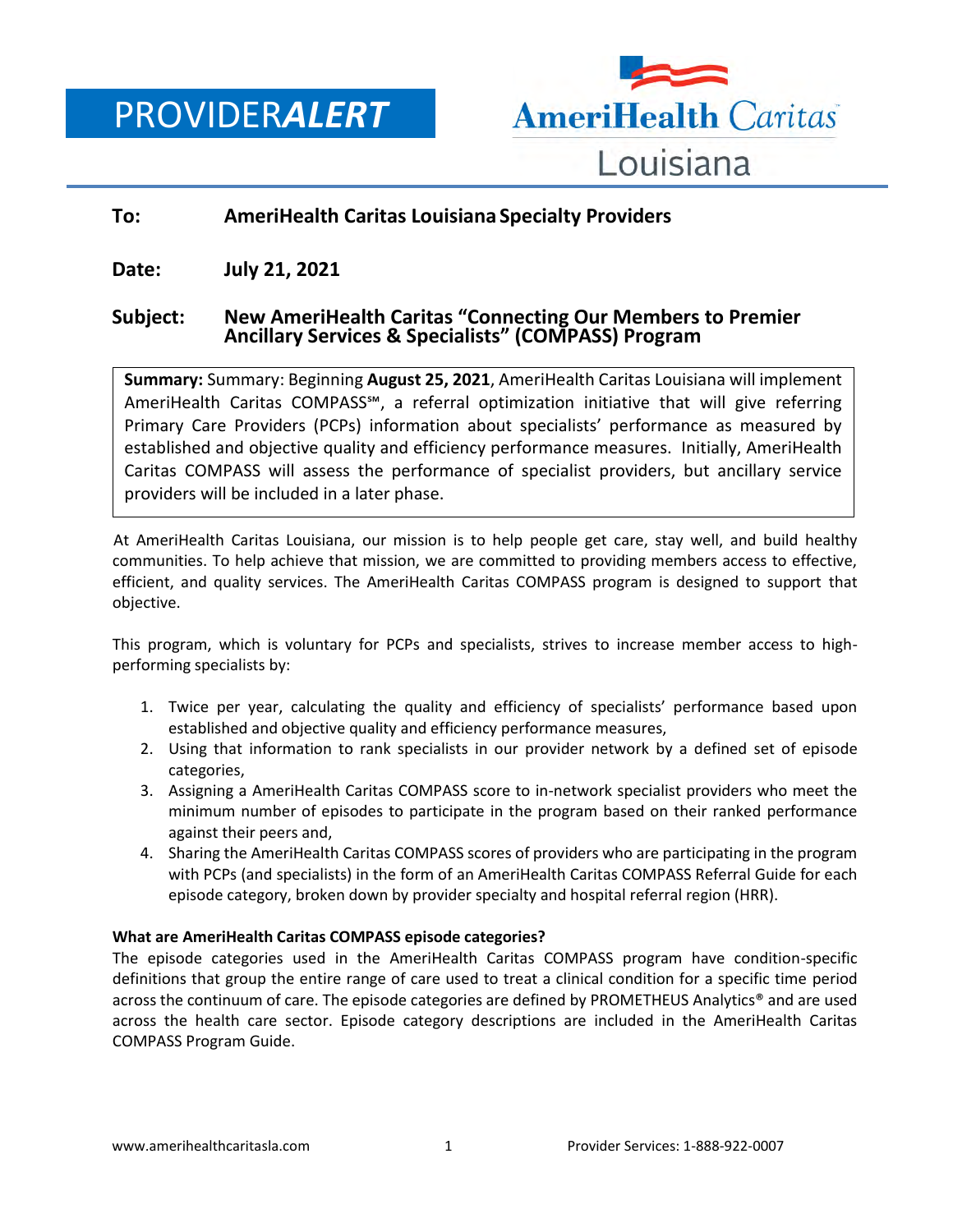## **What are AmeriHealth Caritas COMPASS episodes?**

An AmeriHealth Caritas COMPASS episode is a measurement of a single occurrence that meets the criteria of an episode category (e.g., an asthma episode includes services occurring 30 days prior to the date of the trigger service and lasts until the end of the study period, or until the patient's date of death).

## **What episode categories are being implemented?**

AmeriHealth Caritas will implement the initiative for the following episode categories:

- Bipolar Disorder
- Depression & Anxiety
- Pregnancy
- **•** Schizophrenia
- Substance Use Disorder
- Trauma & Stressors Disorders

The publication of AmeriHealth Caritas COMPASS scores is limited to the program participating specialists providing care that meets the criteria within the aforementioned set of episode categories for each of the bi-annual reporting periods.

## **How are AmeriHealth Caritas COMPASS scores calculated?**

In-network specialty providers are scored based on their ranked performance against peers meeting the episode category criteria within a HRR. HRRs are geographic delineations that use zip code area groupings to define unique healthcare market regions. After implementation, provider scores will be updated twice annually in the AmeriHealth Caritas COMPASS Referral Guide for program participating providers.

AmeriHealth Caritas COMPASS scores are calculated utilizing established and objective quality and efficiency performance measures through the following steps:

- 1. Attribute episodes to individual specialist providers based on episode category criteria. To qualify for program participation, individual specialist providers must be attributed to five or more episodes within a 1-year reporting period for chronic episode categories and a 2-year reporting period for procedural episode categories.
- 2. Calculate episode case rates.
- 3. Apply episode-specific risk adjustment.
- 4. Evaluate quality performance and efficiency performance.
- 5. Rank provider performance against like peers within the specialist's HRR.
- 6. Calculate AmeriHealth Caritas COMPASS scores.
- 7. Publish AmeriHealth Caritas COMPASS scores for providers who are participating in the program.

## **How will the AmeriHealth Caritas COMPASS Referral Guide be used?**

The AmeriHealth Caritas COMPASS Referral Guide will be a resource for PCPs who would like to access additional information to make informed referrals for their patients. The Referral Guide will be updated twice annually and will be available to both PCPs and specialists via our secure provider portal, NaviNet. The Referral Guide will be organized by episode category, provider specialty, and HRR. Providers with performance above the network average, as compared to peers, and who are participating in the program will be indicated by an AmeriHealth Caritas COMPASS score of two and a half or more in the Referral Guide. Program-participating specialty providers with scores lower than two and a half will be listed in the Referral Guide in alphabetical order but will not have a score indicated. Specialist providers who do not meet the minimum number of attributed episodes for the episode category associated with their specialty, or who are part of a practice that has opted out of the program will not be listed in the AmeriHealth Caritas COMPASS Referral Guide.